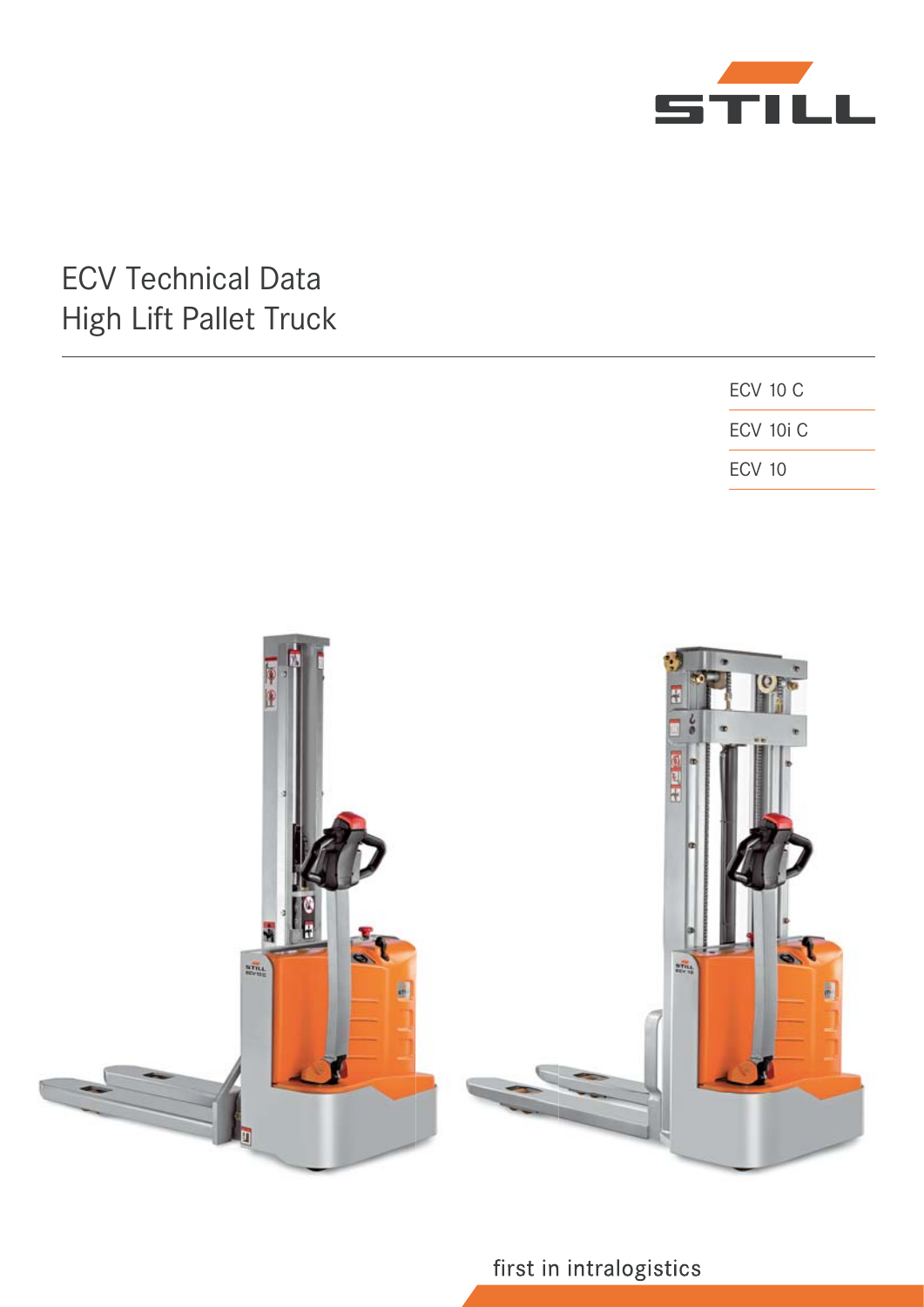## ECV High Lift Pallet Truck Lifting Made Easy

This specification sheet to VDI Guideline 2198, only provides the technical values for the standard truck. Different tyres, other masts, additional equipment, etc. may produce different figures.

|             |                                                      |                |    | <b>Mono mast</b>       |      |           |      |  |  |
|-------------|------------------------------------------------------|----------------|----|------------------------|------|-----------|------|--|--|
| 10i C       |                                                      |                |    | <b>ECV 10 C</b>        |      | ECV 10i C |      |  |  |
|             | Height                                               | $h_1$          | mm | 1940                   | 2290 | 1940      | 2290 |  |  |
| 10 C / ECV  | Overall height with used free lift ( $h_3 = 150$ mm) | h.             | mm | 1940                   | 2290 | 1940      | 2290 |  |  |
|             | Free lift                                            | h <sub>2</sub> | mm | 1505                   | 1855 | 1480      | 1830 |  |  |
| ECV         | Lift                                                 | $h_3$          | mm | 1517                   | 1867 | 1513      | 1863 |  |  |
|             | Height, mast extended                                | $h_4$          | mm | 1955                   | 2305 | 2011      | 2361 |  |  |
|             |                                                      |                |    |                        |      |           |      |  |  |
|             |                                                      |                |    | <b>Telescopic mast</b> |      |           |      |  |  |
|             |                                                      |                |    | <b>ECV 10</b>          |      |           |      |  |  |
| $\supseteq$ | Height                                               | $h_1$          | mm | 1672                   | 1772 | 1872      | 2022 |  |  |
| ECV         | Overall height with used free lift ( $h_3 = 150$ mm) | $h_1$          | mm | 747                    | 1847 | 1947      | 2097 |  |  |
|             | Free lift                                            | h <sub>2</sub> | mm | 150                    | 150  | 150       | 150  |  |  |
|             | Lift                                                 | $h_3$          | mm | 2227                   | 2427 | 2627      | 2927 |  |  |
|             | Height, mast extended                                | $h_4$          | mm | 2787                   | 2987 | 3187      | 3487 |  |  |



| <b>STILL</b>             |
|--------------------------|
| <b>ECV 10</b>            |
| Electric                 |
| Pedestrian truck         |
| 1000                     |
| 600                      |
| 795                      |
| 1240                     |
| 598                      |
| 596/1002                 |
| 446/152                  |
| Polyurethane             |
| Ø 210 x 70               |
| $\varnothing$ 80 x 60    |
| 1x1/4                    |
| 533/370                  |
| 2097                     |
| 150                      |
| 2927                     |
| 3487                     |
| $\overline{\phantom{0}}$ |
| 800/1250                 |
| 88                       |
| 1740                     |
| 590                      |
| 800                      |
| 55/160/1150              |
| 600                      |
| 560                      |
| 30                       |
| 2219                     |
| 1450                     |
| 4.5/4.8                  |
| 0.12/0.22                |
| 0.20/0.13                |
| 5/15                     |
| Electromagnetic          |
| 0.65                     |
| 2.2                      |
| No                       |
| 2x12/125                 |
| 2x33                     |
| 0.37                     |
| DC control               |
| 74                       |

|  |                      | 1.1 Manufacturer                                               |                 |              | STILL            | STILL                    | STILL              |
|--|----------------------|----------------------------------------------------------------|-----------------|--------------|------------------|--------------------------|--------------------|
|  | 1.2                  | Manufacturer's model designation                               |                 |              | <b>ECV 10 C</b>  | ECV 10i C                | <b>ECV 10</b>      |
|  |                      | 1.3 Drive                                                      |                 |              | Electric         | Electric                 | Electric           |
|  | 1.4                  | Operation                                                      |                 |              | Pedestrian truck | Pedestrian truck         | Pedestrian truck   |
|  | 1.5                  | Capacity/load                                                  | $\Omega$        |              | kg 1000          | 1000 (1200) <sup>1</sup> | 1000               |
|  | 1.6                  | Load centre distance                                           | $\mathbb{C}$    | mm           | 600              | 600                      | 600                |
|  | 1.8                  | Load distance                                                  | $\times$        |              | mm 805           | 805                      | 795                |
|  | 1.9                  | Wheel base                                                     | $\vee$          |              | mm 1126          | 1260                     | 1240               |
|  | 2.1                  | Service weight                                                 |                 |              | kg 462           | 520                      | 598                |
|  | 2.2                  | Axle load, laden<br>drive end/load end                         |                 |              | kg 530/950       | 580/1140                 | 596/1002           |
|  | 2.3                  | Axle load, unladen<br>drive end/load end                       |                 |              | kg 350/120       | 350/170                  | 446/152            |
|  | 3.1                  | Tyres                                                          |                 |              | Polyurethane     | Polyurethane             | Polyurethane       |
|  | 3.2                  | Tyre size<br>drive end                                         |                 |              |                  | $\phi$ 210 x 70          | $\varphi$ 210 x 70 |
|  | 3.3                  | Tyre size<br>load end                                          |                 |              | mm Ø 80 x 60     | $\varphi$ 80 x 60        | $\varphi$ 80 x 60  |
|  | 3.5                  | Number of wheels $(x =$ driven)<br>drive end/load end          |                 |              | 1x1/4            | 1x1/4                    | 1x1/4              |
|  | 3.6                  | Track width                                                    | $b_{10}/b_{11}$ |              | mm 533/380       | 533/380                  | 533/370            |
|  | 4.2                  | Height of mast when lowered                                    | $h_1$           |              | mm 1940          | 1940                     | 2097               |
|  | 4.3                  | Free lift                                                      | h <sub>2</sub>  | mm           | 1505             | 1480                     | 150                |
|  | 4.4                  | Lift                                                           | $h_3$           |              | mm 1517          | 1513                     | 2927               |
|  | 4.5                  | Height of mast when raised                                     | $h_4$           |              | mm 1955          | 2090                     | 3487               |
|  |                      | 4.6 Initial lift                                               | h <sub>5</sub>  | $mm -$       |                  | 115                      |                    |
|  | 4.9                  | Tiller handle height in driving position<br>min./max. $h_{14}$ |                 |              | mm 800/1250      | 800/1250                 | 800/1250           |
|  |                      | 4.15 Fork height, lowered                                      | $h_{13}$        | $mm$ 88      |                  | 88                       | 88                 |
|  | 4.19                 | Total length                                                   | $\vert$         |              | mm 1615          | 1750                     | 1740               |
|  |                      | 4.20 Length including fork backs                               | $\vert_2$       |              | mm 465           | 600                      | 590                |
|  | 4.21                 | Overall width                                                  | $b_1$           |              | mm 800           | 796                      | 800                |
|  |                      | DIN ISO 2331 s/e/l<br>4.22 Prong dimensions                    |                 |              | mm 60/170/1150   | 60/190/1150              | 55/160/1150        |
|  | 4.24                 | Fork carriage width                                            | $b_3$           |              | mm 680           | 680                      | 600                |
|  |                      | 4.25 Overall fork width                                        | b <sub>5</sub>  |              | mm 550           | 560                      | 560                |
|  | 4.32                 | Ground clearance, centre of wheel base                         | m <sub>2</sub>  | mm 28        |                  | 26                       | 30                 |
|  |                      | 4.34 Working aisle width with pallet 800 x 1200 lengthways     | $A_{\rm st}$    |              | mm 2100          | 2260                     | 2219               |
|  | 4.35                 | Turning radius                                                 | $W_{a}$         | mm           | 1337             | 1500                     | 1450               |
|  | 5.1                  | Driving speed<br>laden/unladen                                 |                 |              | $km/h$ 4.0/4.5   | 4.0/4.5                  | 4.5/4.8            |
|  | 5.2                  | Lifting speed<br>laden/unladen                                 |                 |              | $m/s$ 0.10/0.17  | 0.10/0.14                | 0.12/0.22          |
|  | 5.3                  | Lowering speed<br>laden/unladen                                |                 |              | $m/s$ 0.20/0.13  | 0.20/0.13                | 0.20/0.13          |
|  | 5.8                  | Max. gradeability<br>laden/unladen                             |                 |              | % 5/15           | 5/15                     | 5/15               |
|  |                      | 5.10 Service brake                                             |                 |              | Electromagnetic  | Electromagnetic          | Electromagnetic    |
|  | 6.1                  | Drive motor, rating $S2 = 60$ min                              |                 |              | kW 0.65          | 0.65                     | 0.65               |
|  | 6.2                  | Lift motor, rating at $S3 = 15\%$                              |                 |              | $kW$ 2.2         | 2.2                      | 2.2                |
|  | 6.3                  | Battery according to DIN 43531/35/36 A, B, C, no               |                 |              | <b>No</b>        | No                       | No                 |
|  | 6.4                  | Battery voltage/rated capacity K <sub>5</sub>                  |                 |              | $V/Ah$ 2x12/85   | 2x12/85                  | 2x12/125           |
|  | 6.5                  | Battery weight                                                 |                 |              | kg 2x25          | 2x25                     | 2x33               |
|  | 6.6                  | Energy consumption according to VDI cycle                      |                 | $kWh/h$ 0.41 |                  | 0.38                     | 0.37               |
|  | 8.1                  | Transmission control                                           |                 |              | DC control       | DC control               | DC control         |
|  | $\overline{\ge}$ 8.4 | Noise level (at operator's ear)                                |                 | $dB(A)$ 74   |                  | 74                       | 74                 |
|  |                      |                                                                |                 |              |                  |                          |                    |

#### Mast Tables

1 Transpallet capacity on the load arm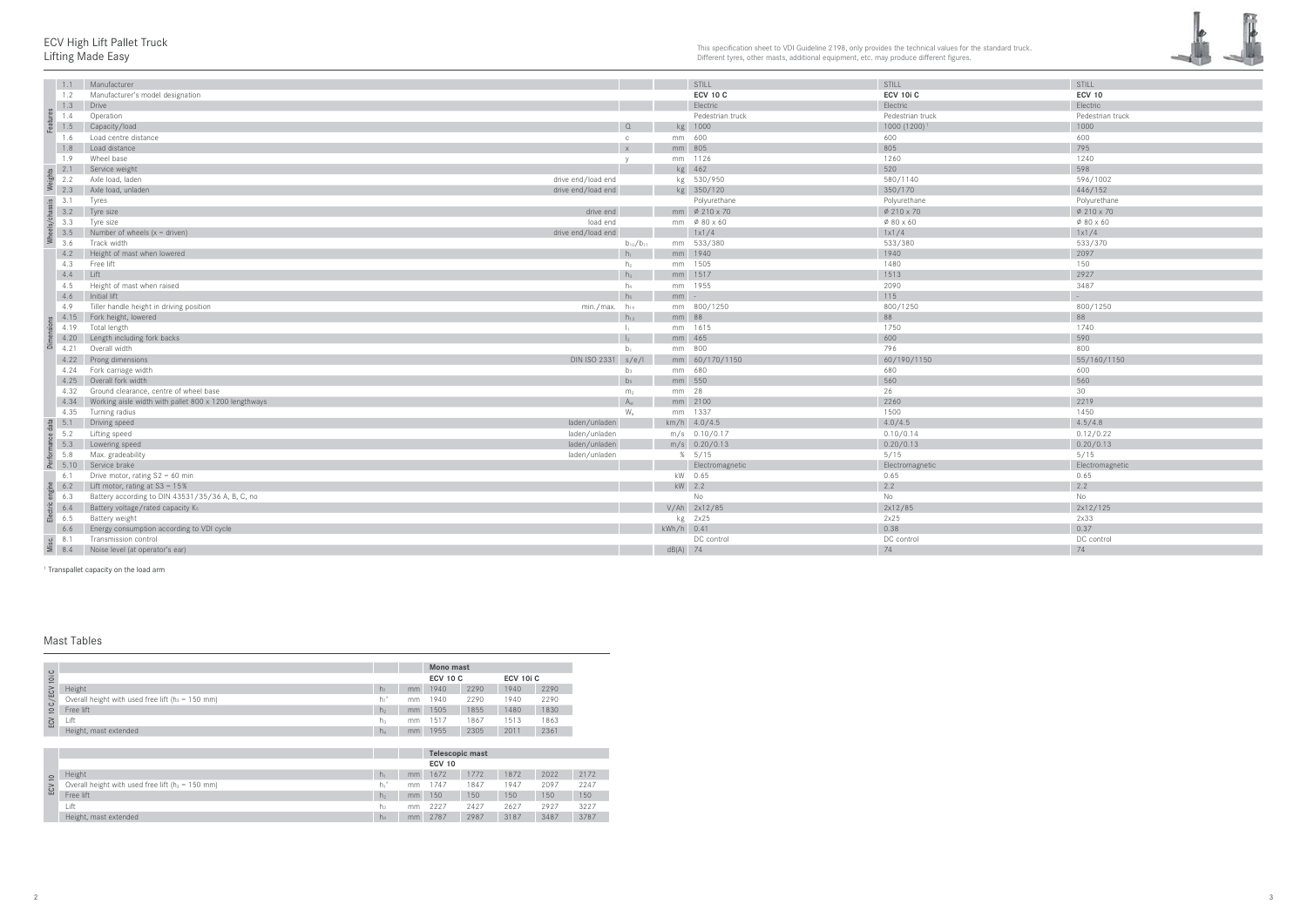

ECV 10 C side view



ECV 10 C top view



ECV 10i C side view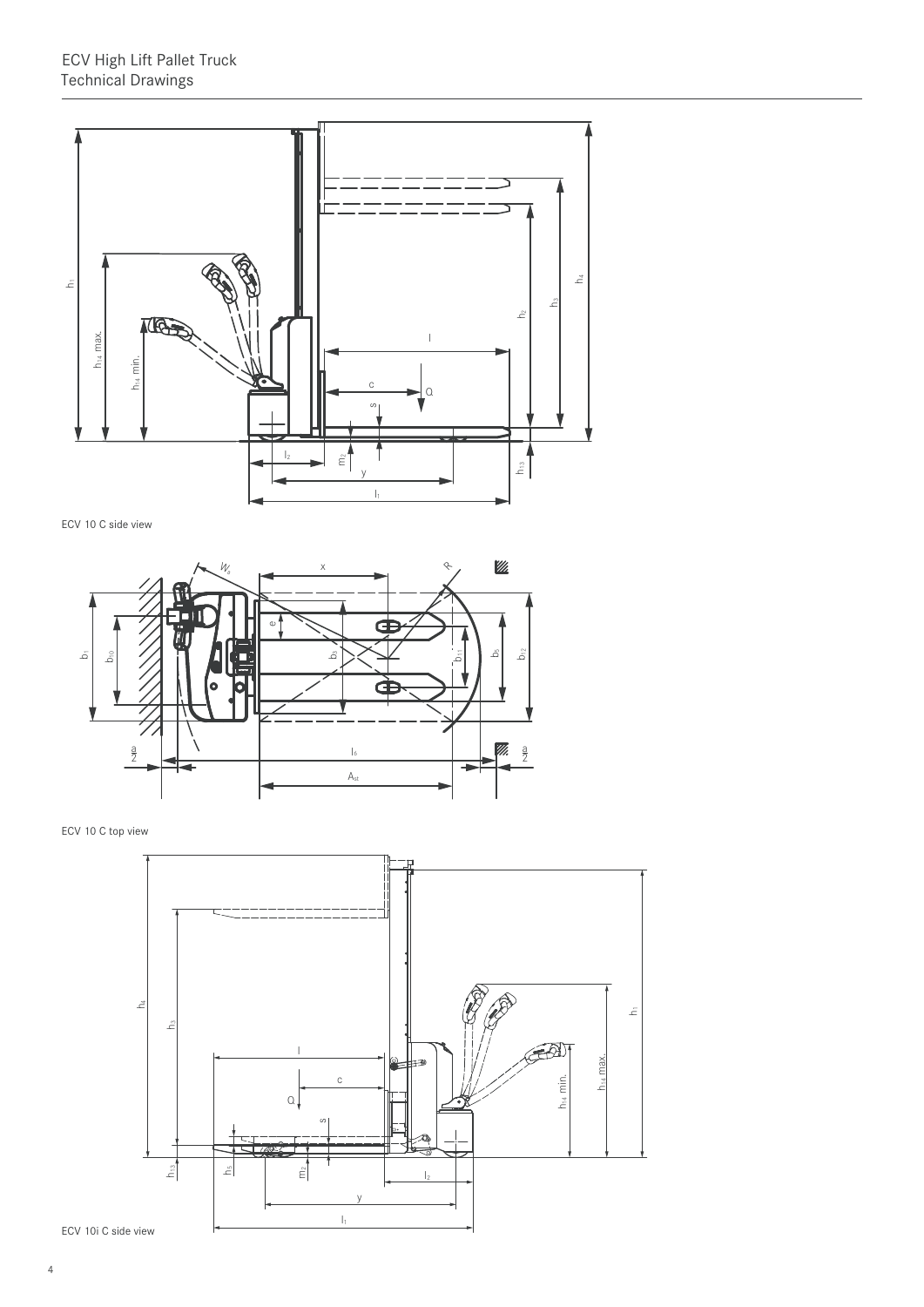

ECV 10 side view



ECV 10 top view

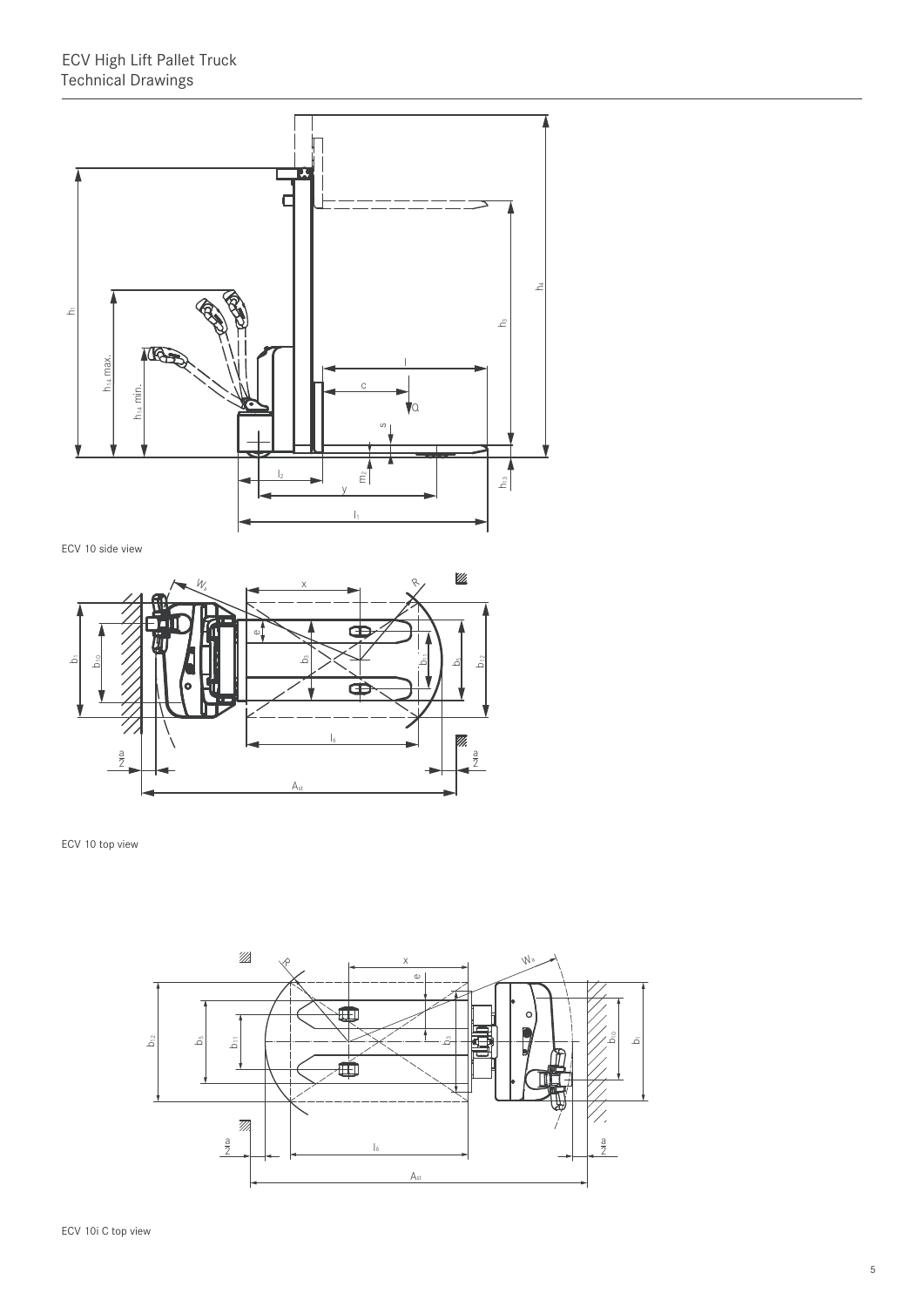## ECV High Lift Pallet Truck Detailed Photos



Fatigue-free operation thanks to easy-grip tiller for both left- and right-handed operators



Optimum stability thanks to four-wheel chassis



Built-in charger guarantees maximum availability and enables decentralised charging



High turnover performance thanks to optimum view of the forks during stacking in racks



Lift heights of up to 3,227 mm enable a high degree of storage compression



Compact front end enables maximum manoeuvrability down even the narrowest of aisles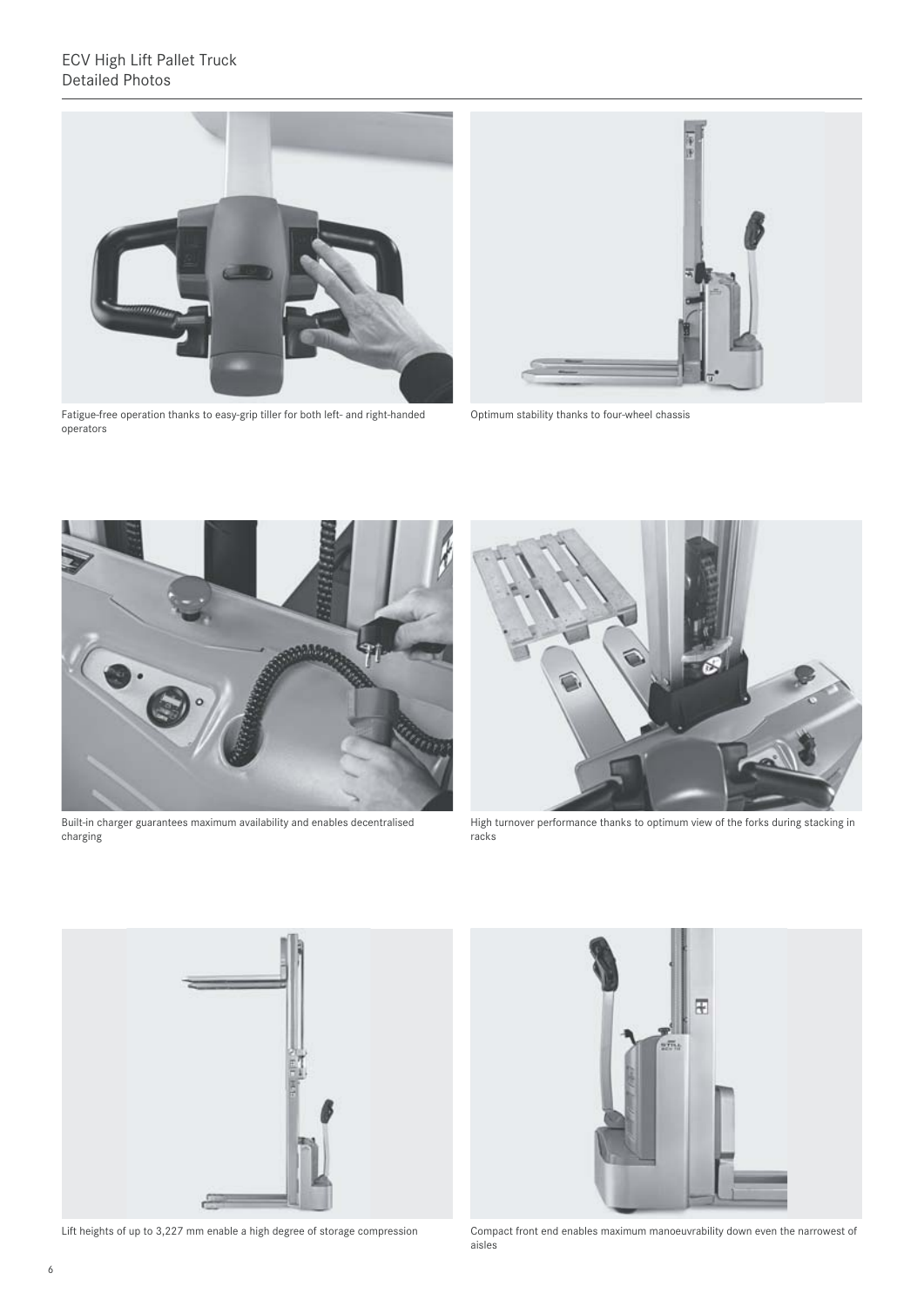## ECV High Lift Pallet Truck Detailed Photos



Everything in view at all times thanks to LED display with battery charge display and operating hours counter



Always safe when driving due to the speed reduction based on lift height



Bumps can be driven over with ease with optional initial lift for more ground clearance



Rounded fork tips for fast and precise threading into the pallets





Low frame contruction for maximum operator safety **Low service weight enables it to be used on intermediate levels or in freight lifts**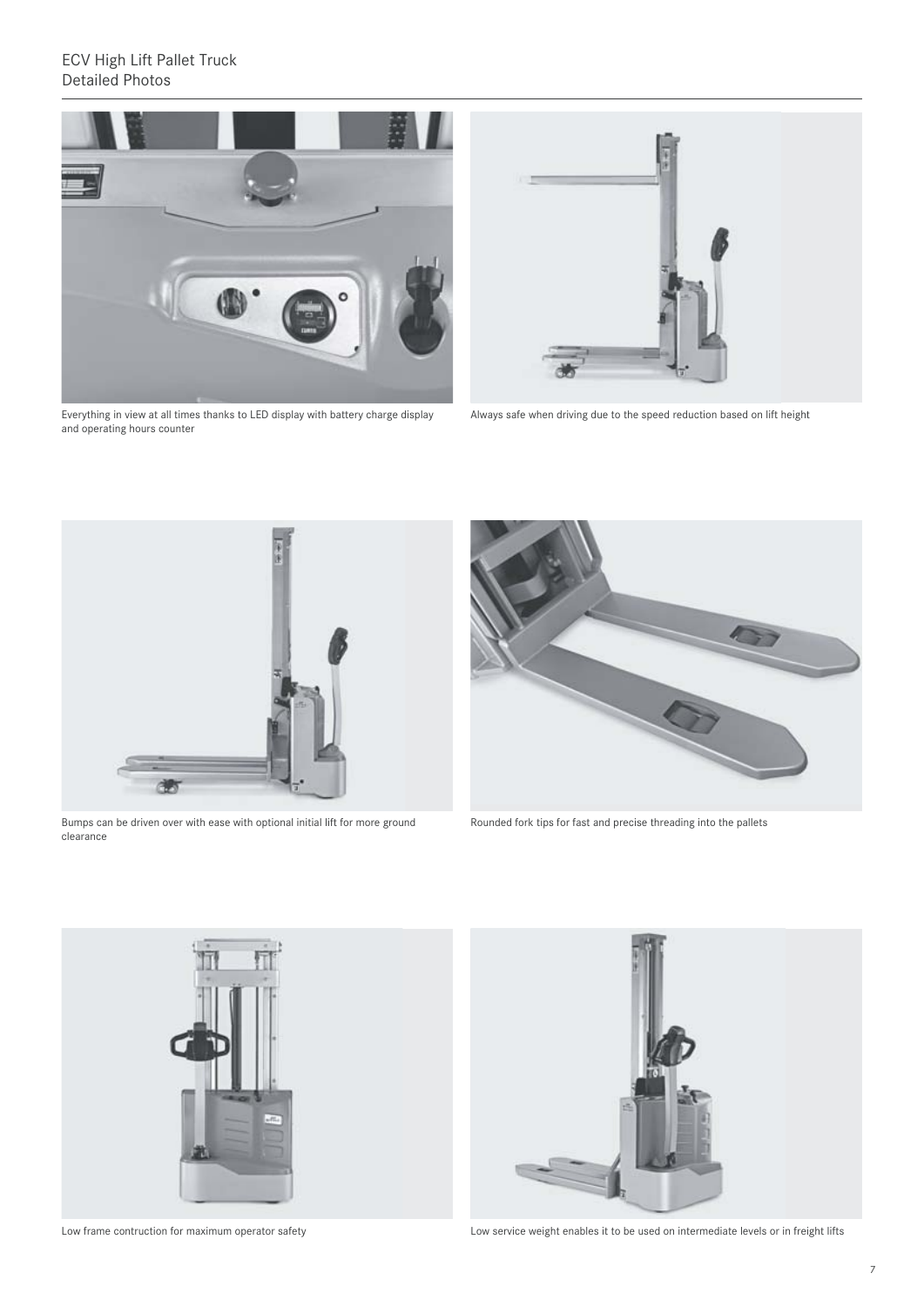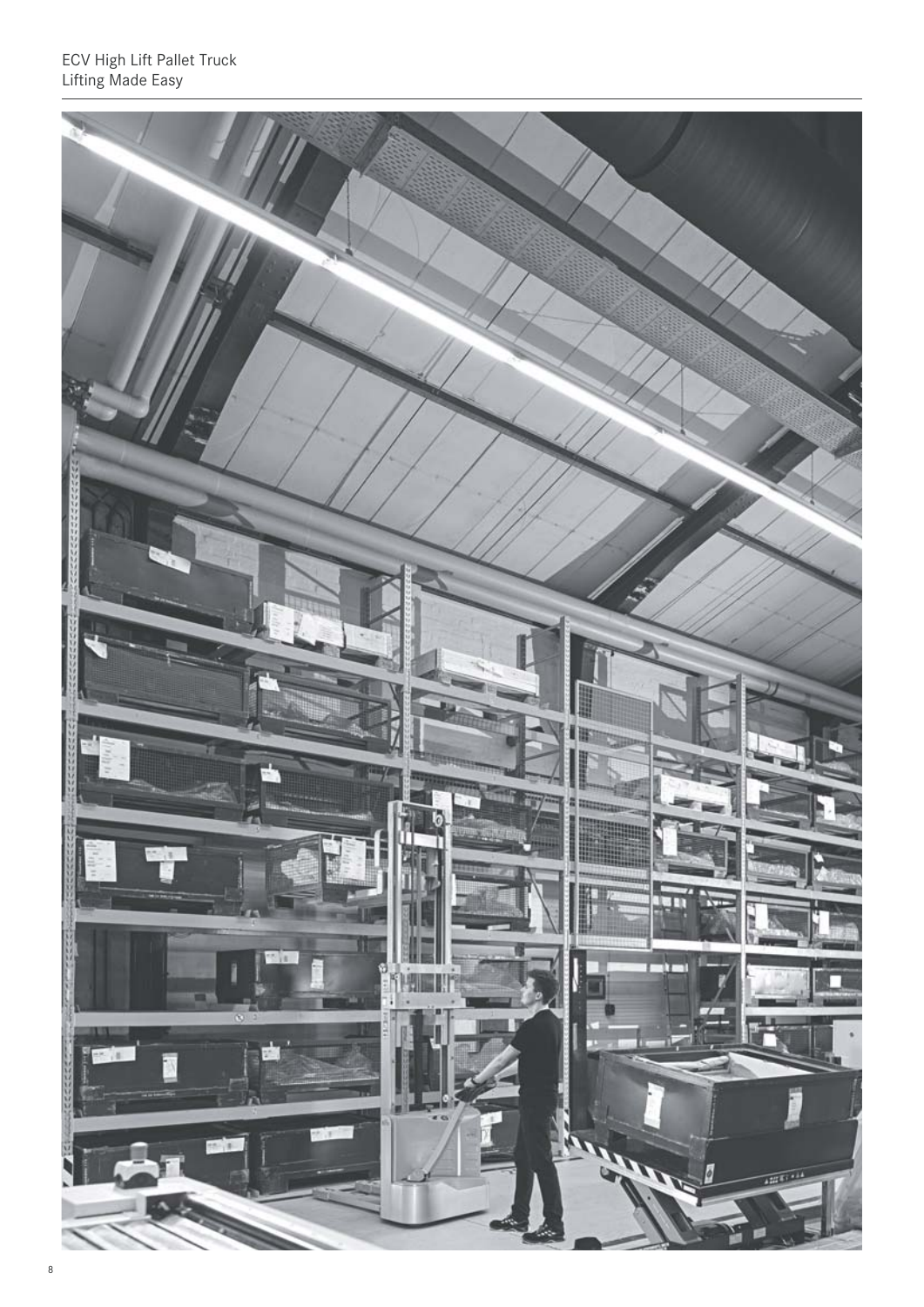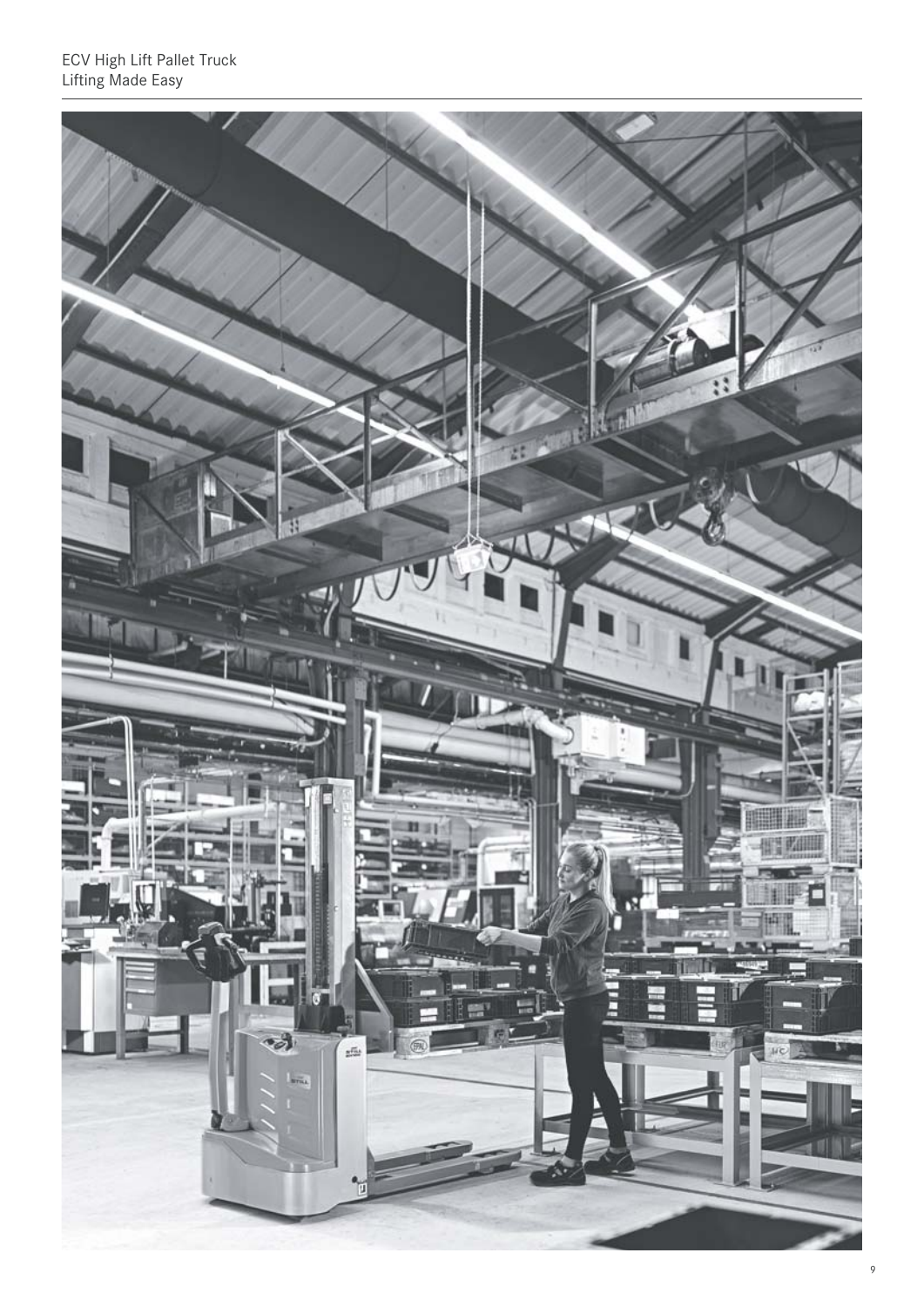Flexible right down to the tips of the forks: Be it light stacking tasks up to 1,867 mm the use as a mobile workbench

Our most compact pallet stacker: Because of the extremely small front end it impresses even in the tightest working areas

Extremely high levels of safety: Low chassis frame and speed reduction based on lift height

## ECV 10 C / ECV 10i C

Are you looking for a starter truck in the world of pallet stackers? Allow us to introduce the ECV 10 C. With a mono mast and a maximum lifting capacity of up to 1,000 kg it can be used for a wide range of applications. Whether being used for stacking applications up to 1,867 mm or to provide ergonomic support as a mobile workbench, the ECV 10 C is an all-rounder. The easy-grip tiller for left- and right-handed operators enables precise operation of all of the driving and lifting functions. The ECV 10 C also performs well in terms of availability because it always has the necessary amount of power thanks to its

built-in charger. The battery can be recharged conveniently and simply at any standard socket. And there is more: The ECV 10 C is our most compact pallet stacker and can master applications in the narrowest working areas with ease. The mono mast also provides the best possible view of the fork tips so the operator always has an overview and can thread them accurately into the pallets. The optional initial lift provides more ground clearance so uneven surfaces can be negotiated with ease.



#### ECV 10

Reaching new heights: With the ECV 10 you can reach a lift height of up to 3,227 mm. Paired with a maximum lifting capacity of up to 1,000 kg, the ECV 10 high lift pallet truck provides ideal support for light and sporadic stacking applications. The compact truck dimensions enable transporting and stacking even in tight working areas and narrow aisles. Easy charging? No problem – thanks to the built-in charger the ECV 10 can be recharged at any standard socket. The two 12 V batteries deliver 125 ampere hours. The LED display

shows the current battery charge status and the operating hours, so the operator always keeps an overview. The ECV 10 also performs well in terms of safety. The wide view between the lift profiles allows for an optimum view of the fork tips. In addition, the lowered design of the vehicle frame protects the feet of operators and third parties. The ECV 10 is also equipped with automatic speed reduction based on lift height, to keep you safe when driving. All functions can be operated with equal ease by left- and right-handed operators.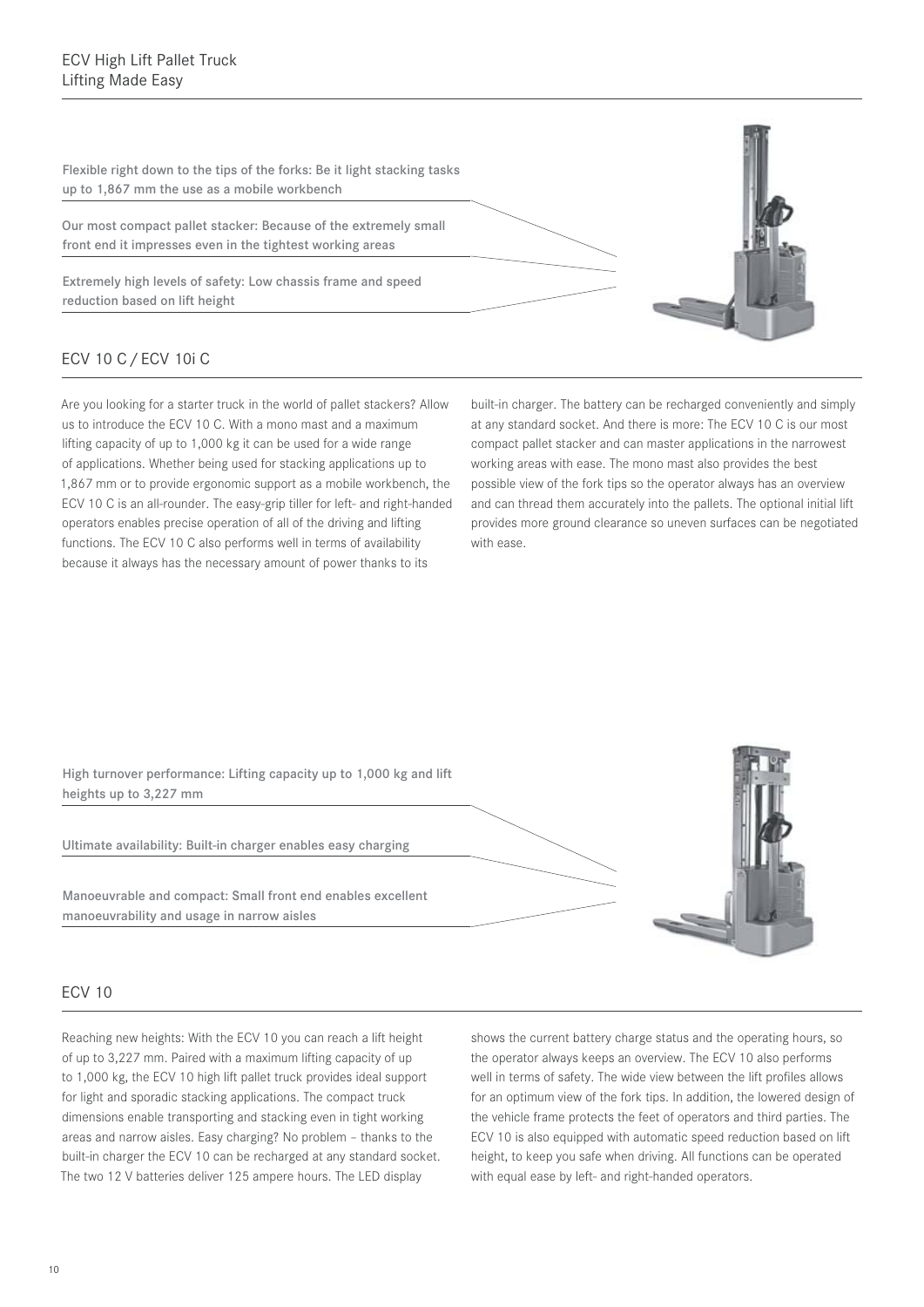### ECV High Lift Pallet Truck Extensive Equipment

#### Power

- Effective goods handling thanks to a load capacity of up to 1,000 kg
- High degree of storage compression thanks to maximum lift heights of up to 3,227 mm
- Built-in charger guarantees ultimate availability
- Optimum stability thanks to four-wheel chassis
- Optional initial lift to effortlessly negotiate inclines

#### Precision

- Optimum view of the forks thanks to free view mast or mono mast
- Low service weight enables smooth steering
- Both left- and right-handed users can intuitively operate all of the driving, lifting and lowering functions
- Battery charge display: Battery status is quick and easy to read so batteries can be charged in good time whenever necessary
- Tandem load rollers provide for smooth driving behaviour on uneven ground

#### Ergonomics

- Fatigue-free operation of all driving, lifting, and lowering functions for both left- and right-handed operators
- Low steering forces when manoeuvring relieve the stress on the operator

#### Compactness

- Compact front end enables use in tight working areas and narrow aisles
- Possible use on mezzanine floors because of low load on the ground
- The built-in charger allows for flexible and decentralised charging of the forklift truck

#### Safety

- The low chassis frame protects the feet of operators and third parties in public areas
- The speed reduction based on lift height increases safety
- Four-wheel chassis guarantees optimum stability
- Maintenance-free batteries protect operators and the environment

#### Environmental Responsibility

- No battery gassing this protects operators and the environment
- Low noise emissions

## Equipment Variants

|         |                                                                                  |           | ECV 10 C ECV 10i C | <b>ECV 10</b> |
|---------|----------------------------------------------------------------------------------|-----------|--------------------|---------------|
|         | Electric lifting and driving                                                     |           |                    |               |
|         | High performance 0.65 kW drive motor                                             |           |                    |               |
|         | Stable and robust frame design                                                   |           |                    |               |
|         | Easy-grip tiller for left- and right-handed operators                            |           |                    |               |
|         | LED battery charge display                                                       |           |                    |               |
| General | Operating hours counter                                                          |           |                    |               |
|         | Low positioned tiller                                                            |           |                    |               |
|         | Precise driving behaviour                                                        |           |                    |               |
|         | Four-wheel chassis for maximum stability                                         |           |                    |               |
|         | Stabilising wheel                                                                |           |                    |               |
|         | Initial lift                                                                     |           |                    |               |
|         | Various mono masts                                                               | $\circ$   | $\bigcirc$         |               |
| Mast    | Various telescopic masts                                                         |           |                    | ∩             |
|         | Free view mast                                                                   | $\bullet$ |                    |               |
|         | Protective mast screen made from polycarbonate                                   |           |                    |               |
|         | Drive wheel tyres, polyurethane                                                  |           |                    |               |
| Tyres   | Drive wheel tyres, polyurethane, profiled                                        | О         | $\bigcirc$         |               |
|         | Load roller tyres, polyurethane, tandem                                          |           |                    |               |
|         | Speed reduction based on lift height                                             |           |                    |               |
| Safety  | Low chassis frame for maximum operator safety                                    |           |                    |               |
|         | Access authorisation with key switch                                             |           |                    |               |
|         | Maintenance-free AGM batteries                                                   |           |                    |               |
| Battery | Built-in charger                                                                 |           |                    |               |
|         | Protection to prevent operator unintentionally driving while battery is charging |           |                    |               |